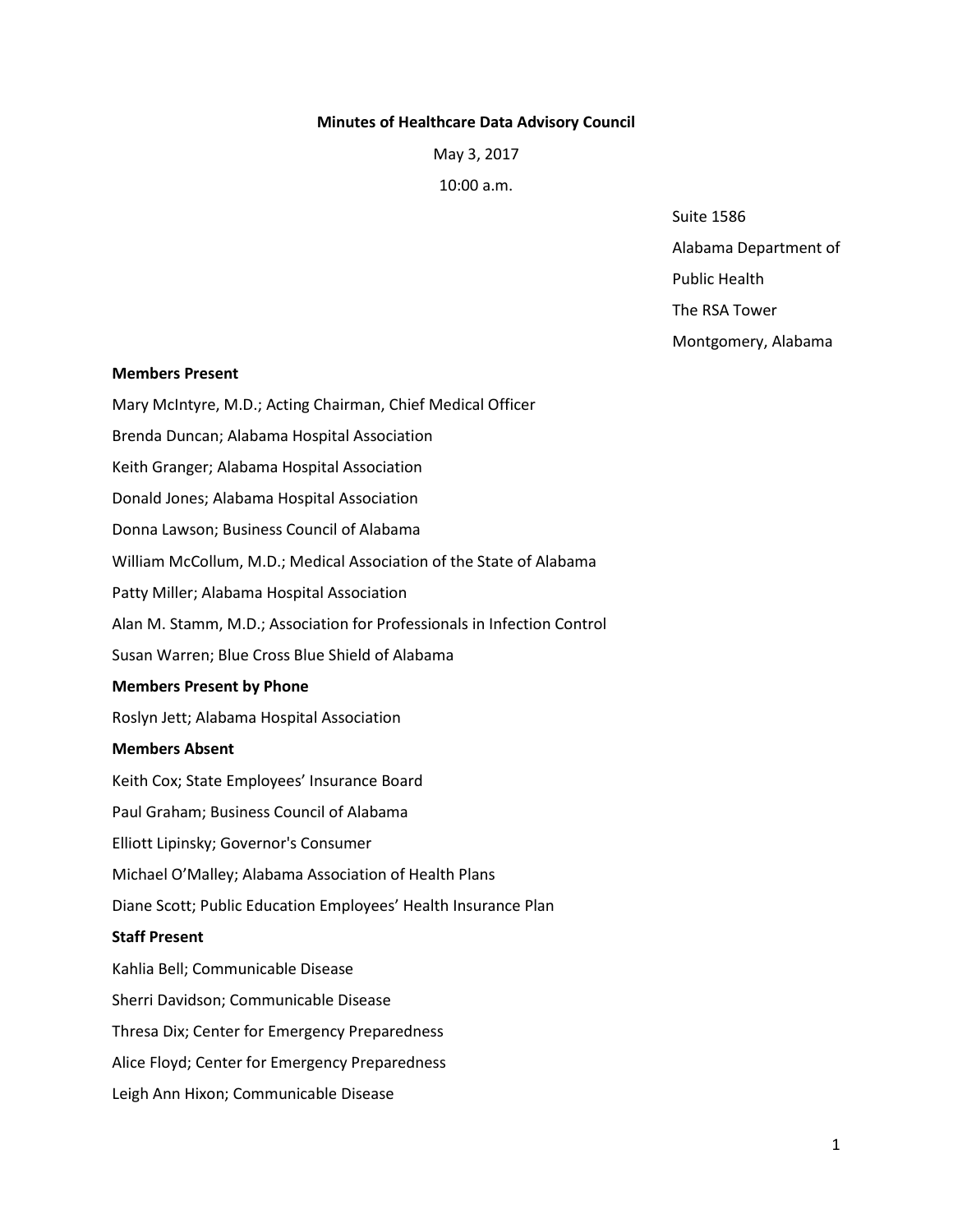Tammy Langlois; Communicable Disease Miriam Lee; Communicable Disease Mary McIntyre; Disease Control & Prevention Darryl Pendergrass; Bureau of Clinical Laboratories Travis Redford; Communicable Disease Allison Roebling; Communicable Disease Carter Sims; Health Provider Standards Kelly Stevens; Communicable Disease **Organizations Present**  Rosemary Blackmon; Alabama Hospital Association Margaret Borders; Alabama Hospital Association

# **CALL TO ORDER:**

The Healthcare Data Advisory Council was called to order at 10:00 a.m. by Dr. McIntyre. Roll call was taken and a quorum was present.

#### **CONSIDERATION OF THE MINUTES:**

The minutes from the December 2, 2015, June 29, 2016, and December 7, 2016, meetings were presented and approved unanimously.

### **2016 ANNUAL HEALTHCARE-ASSOCIATED INFECTIONS REPORT:**

The 2016 Healthcare-Associated Infections (HAI) 45-Day Review Data Report was presented by Travis Redford and Allison Roebling, HAI Co-Coordinators. Preliminary data for 2016 indicates that Alabama is performing better than national performance based on the 2008/2009 national baseline data in all four metrics: catheter-associated urinary tract infections (CAUTIs), central line-associated blood stream infections (CLABSIs), deep and organ-level colon surgical site infections (COLO SSIs), and deep and organ-level hysterectomy surgical site infections (HYST SSIs). One hospital performed worse than national performance in CAUTIs, and another was worse in COLO SSIs. All other hospitals performed similar or better compared to national performance, or they had too few device days or procedures for comparison. The HAI Co-Coordinators emphasized that the data in the 45-Day Review was subject to change as hospitals reviewed it and made corrections. The report will be distributed to hospitals in the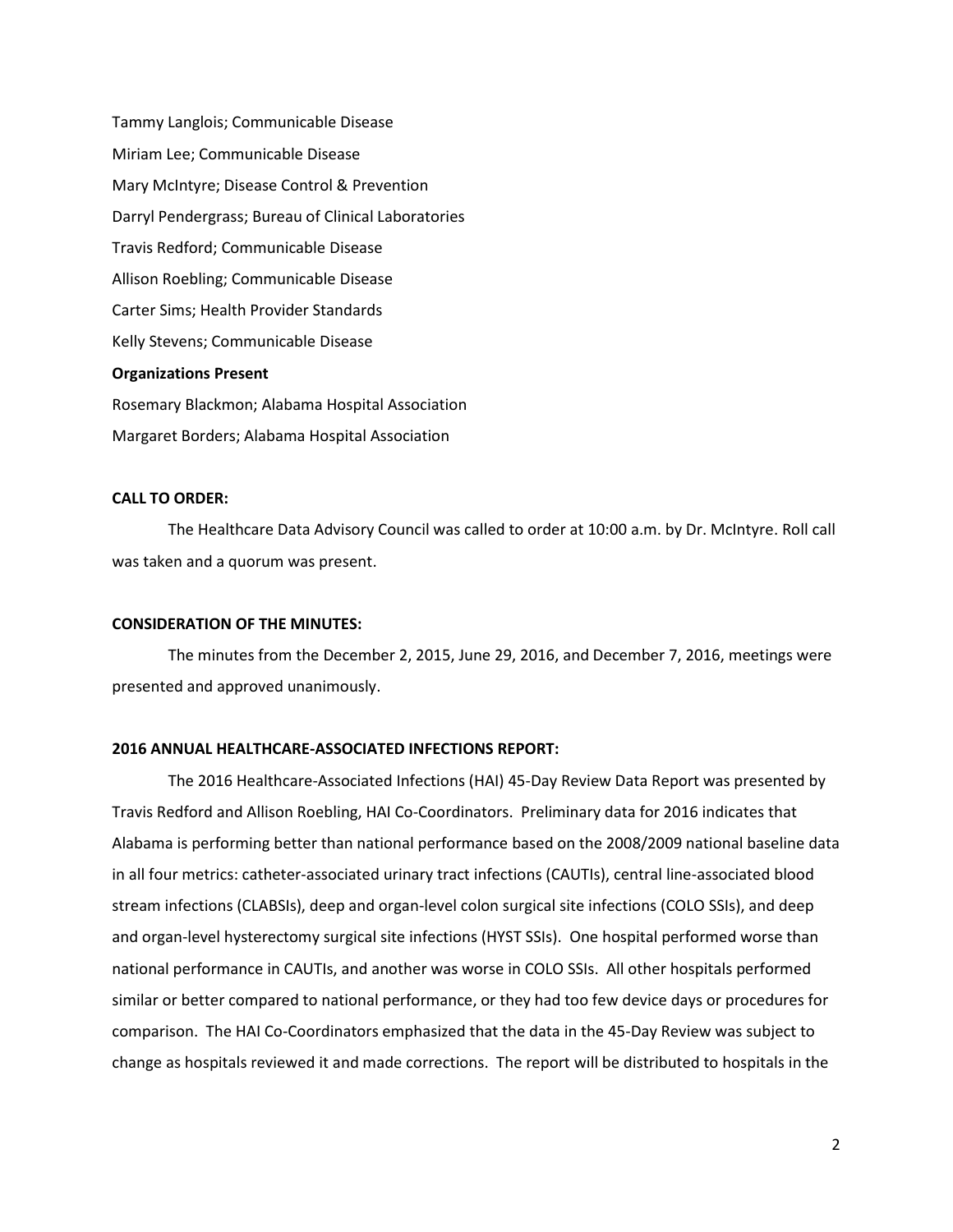next week. Hospitals that appear to have data missing for particular months will be specifically addressed.

Council members emphasized the importance of explaining to the hospitals the baseline used in analysis since some may have switched to the newer 2015 baseline when internally analyzing their data. Additionally, members of the Alabama Hospital Association offered assistance in contacting hospitals when data appeared to be incorrect or missing if initial efforts were unsuccessful.

The Council requested a press conference and press release be scheduled when the annual report is approved to publish for public consumption.

## **HAI FACILITY VALIDATION VISITS:**

Tammy Langlois described the selection process to review 2016 CLABSI and CAUTI data. CLABSI hospitals were selected using the Centers for Disease Control and Prevention (CDC) toolkit. Staff conducting validation visits are federally funded, and to meet required activities of the grant, the CDC tool kit must be used. Ms. Langlois explained that using the selection process outlined in the tool kit means that some hospitals that received visits during the previous two years will receive a visit again this year as well, based on their patient volume. Visits will be made to 22 hospitals for CLABSI validations

Additional hospitals were selected for validations of CAUTI data. Hospitals were selected specifically to target low and medium volume in diverse regions of Alabama. Visits will be made to 13 hospitals to conduct CAUTI validations. A council member expressed interest in following up with hospitals that performed worse compared to national baseline data in SSIs, and Ms. Langlois agreed to explore options.

#### **HEALTHCARE INFECTION CONTROL & PREVENTION (HICPREADINESS:**

Ms. Langlois and HIC&P staff continue to conduct Infection Control Assessment for Readiness (ICAR) surveys with healthcare facilities throughout the state. While visiting the hospitals, nursing homes, and dialysis centers for ICAR surveys is usually straightforward, Ms. Langlois expressed some difficulty arranging visits with assisted living facilities. It appears that some facilities fear punishment based on their responses, and as a result, they have requested to opt out of participation. Ms. Langlois recounted her educational efforts with the facilities to emphasize the non-punitive, cooperative goals of the survey. Council members suggested letters, mailings lists, and greater presence at meetings to better explain the purpose and goals of the survey.

3